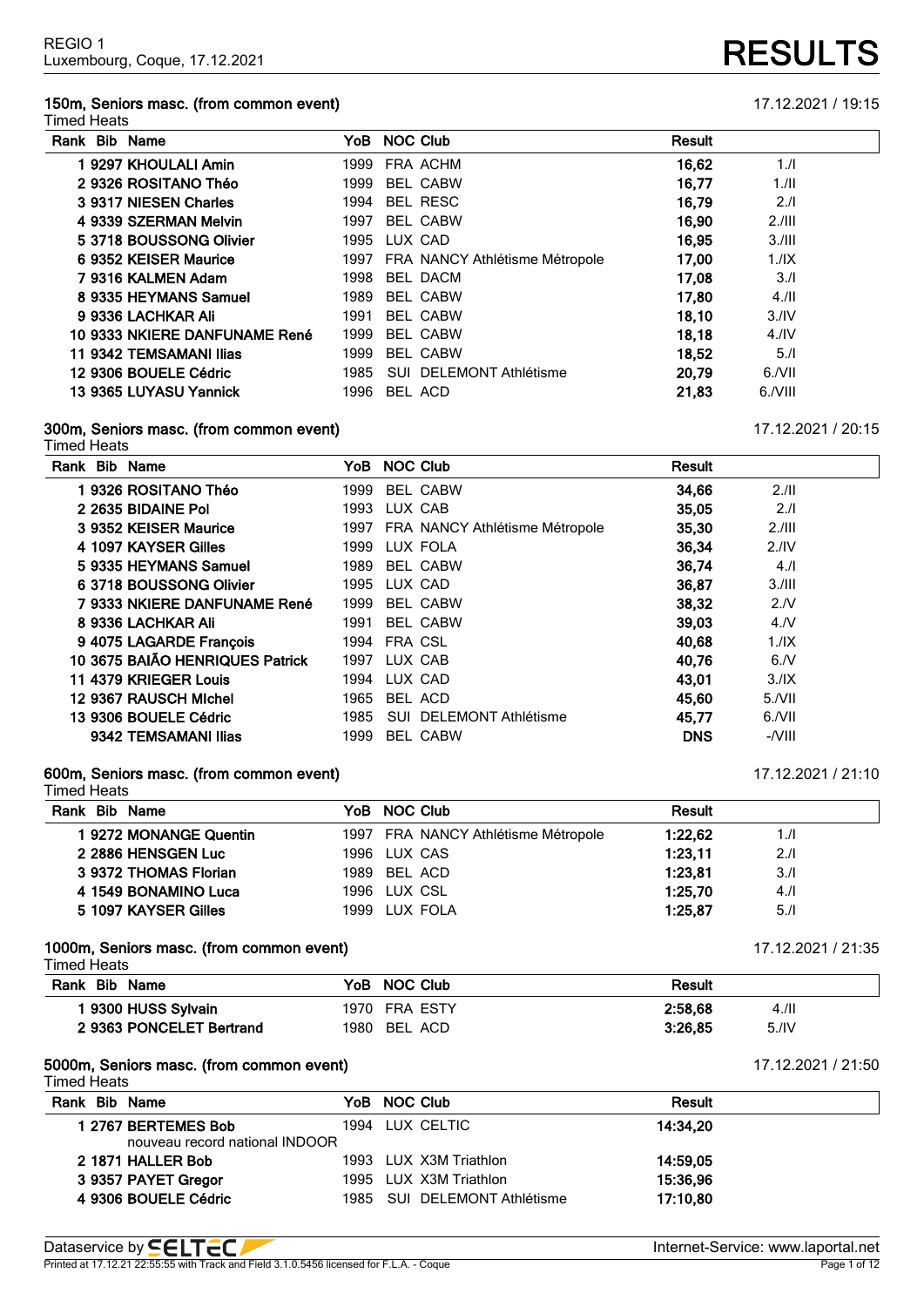### **5000m, Seniors masc. (from common event) - Continuation** 17.12.2021 / 21:50 Timed Heats

| .                       |                         |               |
|-------------------------|-------------------------|---------------|
| Rank Bib Name           | YoB NOC Club            | <b>Result</b> |
| 5 9293 HOUOT Bernard    | 1985 FRA GONDREVILLE AC | 18:09.63      |
| 6 9294 GILLE Paul       | 1996 FRA GONDREVILLE AC | 20:03.35      |
| 7 2674 GUETTI Laurent   | 1979 LUX FOLA           | 20:27,67      |
| 3607 KIEFFER Alain      | 1966 LUX CAB            | <b>DNF</b>    |
| 2089 WEICHERDING Charel | 1999 LUX CELTIC         | <b>DNS</b>    |
|                         |                         |               |

### **Long Jump, Seniors masc. (from common event)** Final 17.12.2021 / 20:30

| Rank Bib Name                                          |        |            |    | YoB NOC Club                                 |     |            |    |        |   |    | <b>Result</b> |    |     |                                                                            |    |
|--------------------------------------------------------|--------|------------|----|----------------------------------------------|-----|------------|----|--------|---|----|---------------|----|-----|----------------------------------------------------------------------------|----|
| $-11 -$                                                | - T2 - | $-$ T3 $-$ |    | - T4 -                                       |     | $-$ T5 $-$ |    | - T6 - |   |    |               |    |     |                                                                            |    |
| 1999 FRA AVEC<br>1 (1) 9296 PAUTHONNIER Julien<br>7,52 |        |            |    |                                              |     |            |    |        |   |    |               |    |     |                                                                            |    |
| 7,52                                                   | 7,41   | 7.49       |    | 7.34                                         |     | 5.94       |    | 7.36   |   |    |               |    |     |                                                                            |    |
| <b>Starting order</b>                                  |        | 2          | 3  | 4                                            | 5.  | -6         | 7. | 8      | 9 | 10 | 11            | 12 | -13 | 14                                                                         | 15 |
|                                                        | 16     | 17         | 18 | 19                                           | -20 |            |    |        |   |    |               |    |     |                                                                            |    |
| <b>Try 1-2</b>                                         |        |            |    |                                              |     |            |    |        |   |    |               |    |     | 4516 4272 1827 1158 3830 4059 2317 1636 2656 1885 1040 2514 2714 3339 3798 |    |
|                                                        |        |            |    | 3708 1408 2579 9353 9296                     |     |            |    |        |   |    |               |    |     |                                                                            |    |
| <b>Try 3-6</b>                                         |        |            |    | 2714 2514 3798 4516 3708 1408 9353 2579 9296 |     |            |    |        |   |    |               |    |     |                                                                            |    |

### **150m, Seniors fem. (from common event)** 17.12.2021 / 18:50 Timed Heats

|  | Rank Bib Name                  | YoB NOC Club                        | <b>Result</b> |                  |
|--|--------------------------------|-------------------------------------|---------------|------------------|
|  | 1 3248 VAN DER WEKEN Patrizia  | 1999 LUX CAPA                       | 17.71         | 1.1              |
|  | 2 9348 XAILLY Laurine          | 1998 FRA NANCY Athlétisme Métropole | 18,37         | 2.1              |
|  | 3 9340 ALABISO Marilyn         | 1994 BEL CABW                       | 18,71         | 4.1              |
|  | 4 9327 CALLEBAUT Ange-Victoria | 1999 BEL CABW                       | 19.76         | $1.1$ III        |
|  | 5 4174 BIOTTEAU N'deye-Marie   | 1997 FRA CSL                        | 20.49         | 2.1 <sup>N</sup> |
|  | 5 9341 GUILLET Laurence        | 1980 FRA ESA 59                     | 20,49         | $1.$ /IV         |
|  |                                |                                     |               |                  |

### **300m, Seniors fem. (from common event)** 17.12.2021 / 19:50

Timed Heats

| Rank Bib Name |                                | YoB NOC Club                        | <b>Result</b> |                  |
|---------------|--------------------------------|-------------------------------------|---------------|------------------|
|               | 1 9348 XAILLY Laurine          | 1998 FRA NANCY Athlétisme Métropole | 38,45         | 1.1              |
|               | 2 3248 VAN DER WEKEN Patrizia  | 1999 LUX CAPA                       | 39.55         | 2.1              |
|               | Nouveau Record National Indoor |                                     |               |                  |
|               | 3 9340 ALABISO Marilyn         | 1994 BEL CABW                       | 41,57         | 4.11             |
|               | 4 9327 CALLEBAUT Ange-Victoria | 1999 BEL CABW                       | 42.49         | 1.1 <sub>N</sub> |
|               | 5 3763 ROSSI Sandrine          | 1995 LUX CAB                        | 42.61         | 2.111            |
|               | 6 4174 BIOTTEAU N'deye-Marie   | 1997 FRA CSL                        | 43.81         | 3.1 <sup>N</sup> |
|               | 7 9341 GUILLET Laurence        | 1980 FRA ESA 59                     | 45.92         | 1/NI             |

### **1000m, Seniors fem. (from common event)** 17.12.2021 / 21:25

Timed Heats

| Rank Bib Name                                             | YoB NOC Club                        | Result  |      |
|-----------------------------------------------------------|-------------------------------------|---------|------|
| 1 1303 MATHIAS Charline<br>Nouveau record national INDOOR | 1992 LUX CSL                        | 2:45.39 | 1./I |
| 2 9346 FAGE Manon                                         | 1992 FRA NANCY Athlétisme Métropole | 2:49.66 | 2.1  |
| 3 1008 SCHMOETTEN-STEFFEN<br>Pascale                      | 1968 LUX CELTIC                     | 3:22.38 | 3/II |

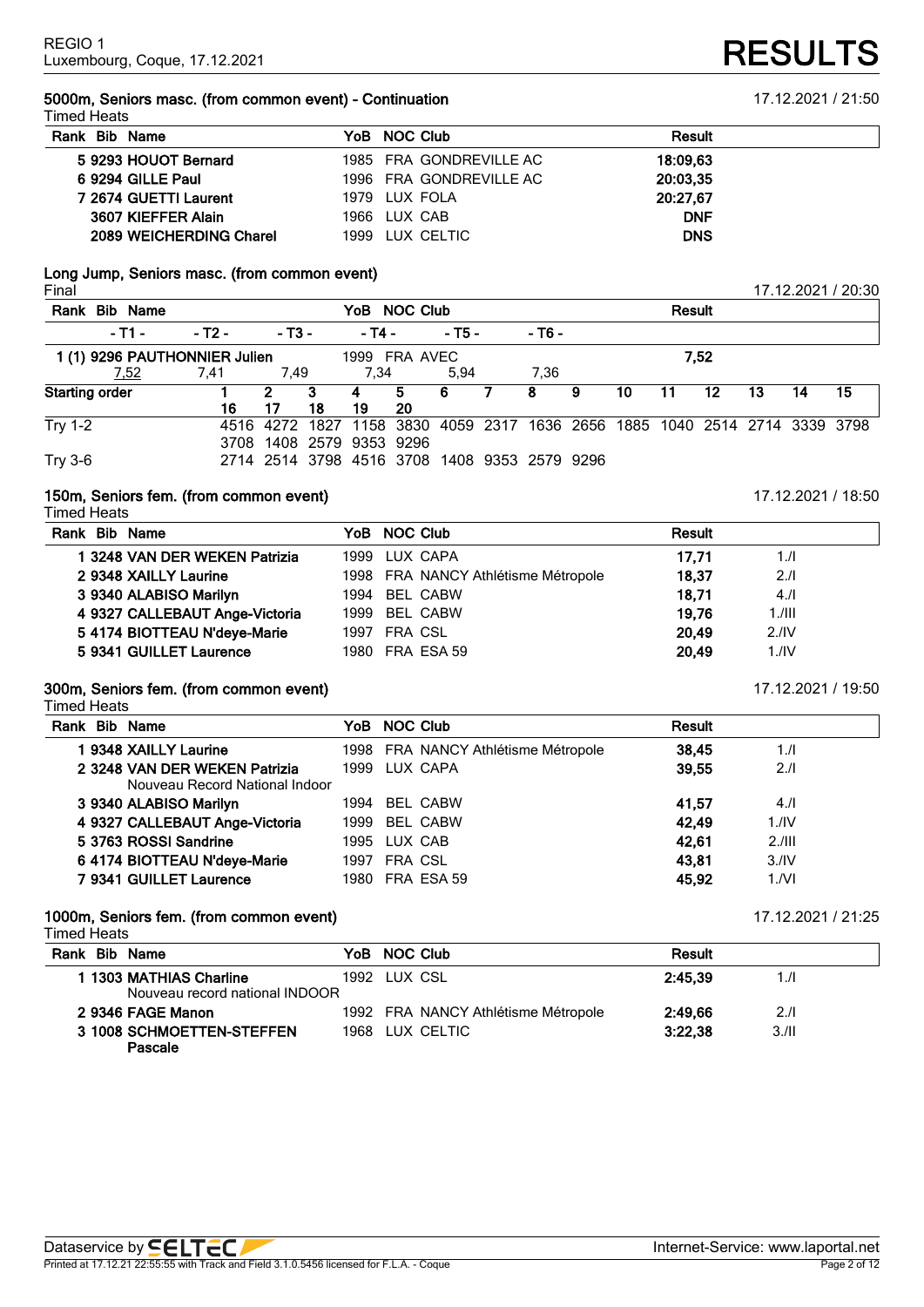### **5000m, Seniors fem. (from common event)** 17.12.2021 / 21:50 Timed Heats

| .                                         |                 |          |  |
|-------------------------------------------|-----------------|----------|--|
| Rank Bib Name                             | YoB NOC Club    | Result   |  |
| <b>1008 SCHMOETTEN-STEFFEN</b><br>Pascale | 1968 LUX CELTIC | 20:17.93 |  |

### **150m, U23 Espoirs masc. (from common event)** 17.12.2021 / 19:15

Timed Heats

| Rank Bib Name              | YoB NOC Club                        | <b>Result</b> |                  |  |
|----------------------------|-------------------------------------|---------------|------------------|--|
| 1 4432 BOSSICARD Enguerran | 2001 LUX FOLA                       | 16.73         | $1.1$ III        |  |
| 1 9350 HILDENBRAND Theo    | 2002 FRA NANCY Athlétisme Métropole | 16,73         | $1.7$ VIII       |  |
| 3 9329 CARLIER Arthur      | 2000 BEL CABW                       | 16.78         | 2.11             |  |
| 4 2579 CIBANGO Bliss       | 2002 LUX CSL                        | 16.81         | 1/N              |  |
| 5 9328 DEHOUT Floran       | BEL CABW<br>2001                    | 16.83         | 3.11             |  |
| 6 9298 REGNIER Paul        | 2000 FRA NANCY Athlétisme Métropole | 18.09         | 2.1 <sup>N</sup> |  |
| 7 4516 MAACK Christophe    | 2002 LUX CSL                        | 18.17         | 4.1              |  |
| 8 3631 FRIEDEN Pol         | LUX CAEG<br>2001                    | 18.54         | $3.7$ VIII       |  |
|                            |                                     |               |                  |  |

### **300m, U23 Espoirs masc. (from common event)** 17.12.2021 / 20:15 Timed Heats

| Rank Bib Name              | YoB NOC Club  |                                     | Result |                  |
|----------------------------|---------------|-------------------------------------|--------|------------------|
| 1 3547 JUNCKER Olivier     | 2002 LUX FOLA |                                     | 34.66  | 1.11             |
| 2 9329 CARLIER Arthur      | 2000          | <b>BEL CABW</b>                     | 34.81  | 1.1              |
| 3 9350 HILDENBRAND Theo    |               | 2002 FRA NANCY Athlétisme Métropole | 34,92  | $1.1$ III        |
| 4 4432 BOSSICARD Enguerran | 2001 LUX FOLA |                                     | 35,28  | 3.11             |
| 5 9328 DEHOUT Floran       | 2001          | <b>BEL CABW</b>                     | 35,49  | 4.11             |
| 6 9366 LAVIGNE Simon       | 2001          | BEL ACD                             | 35.91  | 1.1 <sub>N</sub> |
| 7 3673 DOSTERT Luc         | 2002 LUX CAS  |                                     | 36.39  | 3.1V             |
| 8 9298 REGNIER Paul        |               | 2000 FRA NANCY Athlétisme Métropole | 38,61  | 4.1 <sub>N</sub> |
| 9 3631 FRIEDEN Pol         | 2001          | LUX CAEG                            | 39.19  | 5.1              |

### **600m, U23 Espoirs masc. (from common event)** 17.12.2021 / 21:10

Timed Heats

| Rank Bib Name                  | YoB NOC Club                        | Result  |       |
|--------------------------------|-------------------------------------|---------|-------|
| I 9283 DELANDRE Robin          | 2002 FRA NANCY Athlétisme Métropole | 1:25.52 | 3.11  |
| 2 9215 TOUSSAINT Justin        | 2002 BEL ULA                        | 1:29.82 | 4.111 |
| 3 1677 GODINHO FERREIRA Rafael | 2001 LUX FOLA                       | 1:35.95 | 6.11  |

### **5000m, U23 Espoirs masc. (from common event)** 17.12.2021 / 21:50

Timed Heats

| Rank Bib Name                  | YoB NOC Club    | Result   |  |
|--------------------------------|-----------------|----------|--|
| 1 3134 WEICHERDING GIL         | 2001 LUX CELTIC | 15:17.97 |  |
| 2 9368 DEWEZ Maxime            | 2002 BEL ACD    | 16:51.26 |  |
| 3 3355 MIRANDA CEPA Joao Pedro | 2001 POR CAB    | 20:34.54 |  |

### **Long Jump, U23 Espoirs masc. (from common event)**

| Final                       |        |            |              |        |        |               | 17.12.2021 / 20:30 |
|-----------------------------|--------|------------|--------------|--------|--------|---------------|--------------------|
| Rank Bib Name               |        |            | YoB NOC Club |        |        | <b>Result</b> |                    |
| - T1 -                      | - T2 - | $-$ T3 $-$ | - T4 -       | - T5 - | - T6 - |               |                    |
| 1 (2) 2579 CIBANGO Bliss    |        |            | 2002 LUX CSL |        |        | 6.94          |                    |
| 6.64                        |        | 6,94       |              | 6.87   | х      |               |                    |
| 2 (3) 9353 GANGLOFF Sacha   |        |            | 2002 FRA A2M |        |        | 6.94          |                    |
| 5.66                        | 6,94   | х          |              |        |        |               |                    |
| 3 (7) 4516 MAACK Christophe |        |            | 2002 LUX CSL |        |        | 5.68          |                    |
| 5,68                        | 5.50   | 5.53       | 5.50         | 5.65   | 5,57   |               |                    |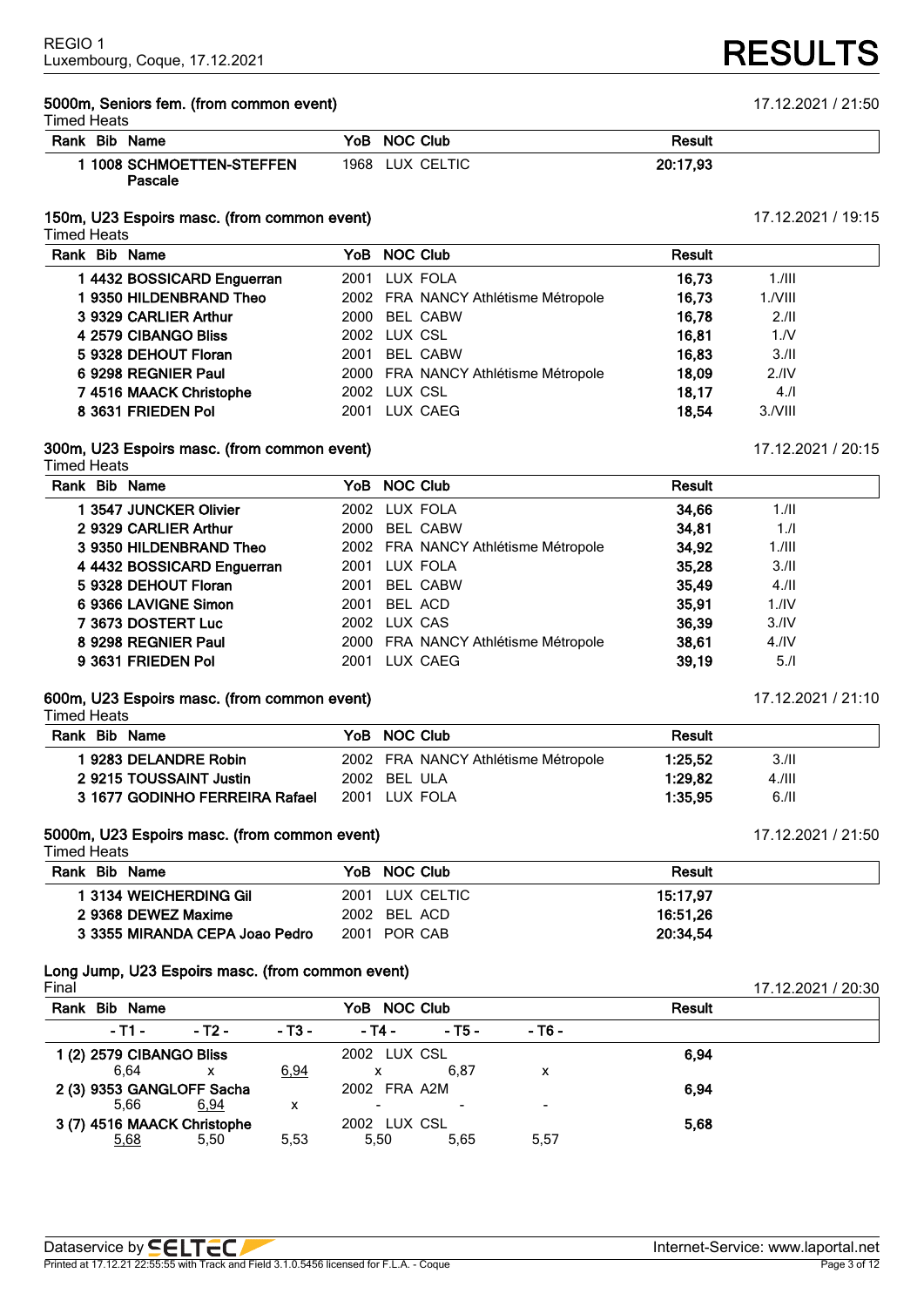# **RESULTS**

| Final                 |                         | Long Jump, U23 Espoirs masc. (from common event) - Continuation |                          |    |            |                 |                                                                  |                         |                |                 |                 |                 |                 |      | 17.12.2021 / 20:30 |
|-----------------------|-------------------------|-----------------------------------------------------------------|--------------------------|----|------------|-----------------|------------------------------------------------------------------|-------------------------|----------------|-----------------|-----------------|-----------------|-----------------|------|--------------------|
|                       | Rank Bib Name           |                                                                 |                          |    |            | YoB NOC Club    |                                                                  |                         |                |                 | <b>Result</b>   |                 |                 |      |                    |
|                       | $-T1 -$                 | - T2 -                                                          | $- T3 -$                 |    | $-$ T4 $-$ |                 | - T5 -                                                           | $-76-$                  |                |                 |                 |                 |                 |      |                    |
| <b>Starting order</b> |                         | 1                                                               | $\overline{2}$           | 3  | 4          | $\overline{5}$  | 6                                                                | $\overline{\mathbf{8}}$ | $\overline{9}$ | $\overline{10}$ | $\overline{11}$ | $\overline{12}$ | $\overline{13}$ | 14   | 15                 |
|                       |                         | 16                                                              | 17                       | 18 | 19         | 20              |                                                                  |                         |                |                 |                 |                 |                 |      |                    |
| <b>Try 1-2</b>        |                         |                                                                 | 4516 4272                |    |            |                 | 1827 1158 3830 4059 2317 1636 2656 1885 1040 2514 2714 3339 3798 |                         |                |                 |                 |                 |                 |      |                    |
|                       |                         |                                                                 | 3708 1408 2579 9353 9296 |    |            |                 | 2714 2514 3798 4516 3708 1408 9353 2579 9296                     |                         |                |                 |                 |                 |                 |      |                    |
| <b>Try 3-6</b>        |                         |                                                                 |                          |    |            |                 |                                                                  |                         |                |                 |                 |                 |                 |      |                    |
| <b>Timed Heats</b>    |                         | 150m, U23 Espoirs fem. (from common event)                      |                          |    |            |                 |                                                                  |                         |                |                 |                 |                 |                 |      | 17.12.2021 / 18:50 |
|                       | Rank Bib Name           |                                                                 |                          |    | YoB        | <b>NOC Club</b> |                                                                  |                         |                |                 | Result          |                 |                 |      |                    |
|                       |                         | 1 9332 DUCHÊNE Aurore                                           |                          |    | 2000       | <b>BEL CABW</b> |                                                                  |                         |                |                 | 19,41           |                 | 2.11            |      |                    |
|                       |                         | 2 9323 KUPCZIK Rebecca                                          |                          |    |            |                 | 2001 GER PST Trier                                               |                         |                |                 | 20,52           |                 | 4.111           |      |                    |
|                       |                         |                                                                 |                          |    |            |                 |                                                                  |                         |                |                 |                 |                 |                 |      |                    |
| <b>Timed Heats</b>    |                         | 300m, U23 Espoirs fem. (from common event)                      |                          |    |            |                 |                                                                  |                         |                |                 |                 |                 |                 |      | 17.12.2021 / 19:50 |
|                       | Rank Bib Name           |                                                                 |                          |    | YoB.       | <b>NOC Club</b> |                                                                  |                         |                |                 | <b>Result</b>   |                 |                 |      |                    |
|                       |                         | 1 9332 DUCHÊNE Aurore                                           |                          |    | 2000       | <b>BEL CABW</b> |                                                                  |                         |                |                 | 42,38           |                 |                 | 1.1  |                    |
|                       | 2 2620 LAMESCH Lili     |                                                                 |                          |    |            | 2002 LUX CAD    |                                                                  |                         |                |                 | 43,77           |                 | 3/N             |      |                    |
|                       |                         | 3 9323 KUPCZIK Rebecca                                          |                          |    |            |                 | 2001 GER PST Trier                                               |                         |                |                 | 44,08           |                 | 4.N             |      |                    |
|                       | 4 9305 GENTILS Maëlle   |                                                                 |                          |    |            | 2000 FRA ASPTT  |                                                                  |                         |                |                 | 45,03           |                 | 4.111           |      |                    |
|                       | 5 2113 THILLEN Cristina |                                                                 |                          |    |            | 2002 LUX CSL    |                                                                  |                         |                |                 | 45,71           |                 | 5/N             |      |                    |
|                       |                         | 6 9354 CERABONA Clara                                           |                          |    |            | 2002 FRA TOUL   |                                                                  |                         |                |                 | 46,76           |                 | 3/Nl            |      |                    |
|                       |                         | 600m, U23 Espoirs fem. (from common event)                      |                          |    |            |                 |                                                                  |                         |                |                 |                 |                 |                 |      | 17.12.2021 / 21:00 |
| <b>Timed Heats</b>    | Rank Bib Name           |                                                                 |                          |    |            | YoB NOC Club    |                                                                  |                         |                |                 | <b>Result</b>   |                 |                 |      |                    |
|                       |                         |                                                                 |                          |    |            |                 |                                                                  |                         |                |                 |                 |                 |                 |      |                    |
|                       |                         | 19354 CERABONA Clara                                            |                          |    |            | 2002 FRA TOUL   |                                                                  |                         |                |                 | 1:57,16         |                 | 4.11            |      |                    |
| Timed Heats           |                         | 1000m, U23 Espoirs fem. (from common event)                     |                          |    |            |                 |                                                                  |                         |                |                 |                 |                 |                 |      | 17.12.2021 / 21:25 |
|                       | Rank Bib Name           |                                                                 |                          |    | YoB .      | <b>NOC Club</b> |                                                                  |                         |                |                 | <b>Result</b>   |                 |                 |      |                    |
|                       | 1 3051 SCHMIDT Chloé    |                                                                 |                          |    | 2001       | LUX CAEG        |                                                                  |                         |                |                 | 3:00,42         |                 |                 | 3.1  |                    |
|                       | 2 1419 ARENDT Fanny     |                                                                 |                          |    |            | 2002 LUX FOLA   |                                                                  |                         |                |                 | 3:03,92         |                 |                 | 4.1  |                    |
|                       | 3 9364 LEGENDRE Inès    |                                                                 |                          |    |            | 2002 BEL ACD    |                                                                  |                         |                |                 | 3:11,92         |                 |                 | 1/II |                    |
|                       | 4 4492 CLOSTER Julie    |                                                                 |                          |    |            | 2002 LUX CELTIC |                                                                  |                         |                |                 | 3:39,46         |                 | 7.11            |      |                    |
| <b>Timed Heats</b>    |                         | 150m, U20 Juniors masc. (from common event)                     |                          |    |            |                 |                                                                  |                         |                |                 |                 |                 |                 |      | 17.12.2021 / 19:15 |
|                       | Rank Bib Name           |                                                                 |                          |    |            | YoB NOC Club    |                                                                  |                         |                |                 | Result          |                 |                 |      |                    |
|                       | 1 9351 MESSADI Sabri    |                                                                 |                          |    |            |                 | 2003 FRA NANCY Athlétisme Métropole                              |                         |                |                 | 17,28           |                 | 1.1V            |      |                    |
|                       |                         | 2 9349 WASSMER Maxime                                           |                          |    |            |                 | 2003 FRA NANCY Athlétisme Métropole                              |                         |                |                 | 17,29           |                 | 4.111           |      |                    |
|                       | 3 1735 WEBER Felix      |                                                                 |                          |    |            | 2003 LUX CAEG   |                                                                  |                         |                |                 | 17,40           |                 | 2./VIII         |      |                    |
|                       | 4 2985 BRAGG Ernest     |                                                                 |                          |    |            | 2004 LUX/ CSL   |                                                                  |                         |                |                 | 17,52           |                 | 3/N             |      |                    |
|                       |                         |                                                                 |                          |    |            | CAN             |                                                                  |                         |                |                 |                 |                 |                 |      |                    |
|                       | 5 3708 TOCK Loris       |                                                                 |                          |    |            | 2003 LUX CAPA   |                                                                  |                         |                |                 | 17,78           |                 | 1/NI            |      |                    |
|                       |                         | 6 3427 BELLUCCI Matteo                                          |                          |    |            | 2003 FRA CAD    |                                                                  |                         |                |                 | 17,87           |                 | 2.NI            |      |                    |
|                       | 7 2733 SCHMITZ Lenny    |                                                                 |                          |    |            | 2003 LUX CAPA   |                                                                  |                         |                |                 | 17,94           |                 | 3/Nl            |      |                    |
|                       |                         | 8 3467 SCHLAMMES Ben                                            |                          |    |            | 2004 LUX CELTIC |                                                                  |                         |                |                 | 17,99           |                 | 4/Nl            |      |                    |
|                       | 9 3707 TOCK Eric        |                                                                 |                          |    |            | 2003 LUX CAPA   |                                                                  |                         |                |                 | 18,22           |                 | 5/Nl            |      |                    |
|                       |                         | 10 3869 BERTEMES Vincent                                        |                          |    |            | 2004 LUX LIAL   |                                                                  |                         |                |                 | 18,38           |                 | 6/Nl            |      |                    |
|                       |                         | 11 9356 FARAMIA-MARIE Yann                                      |                          |    |            | 2003 FRA TOUL   |                                                                  |                         |                |                 | 18,51           |                 | $1.7$ VII       |      |                    |
|                       | 12 3798 KRIES Julien    |                                                                 |                          |    |            | 2003 LUX CELTIC |                                                                  |                         |                |                 | 18,81           |                 | 5.1V            |      |                    |
|                       | 13 1849 MOREAU Hugo     |                                                                 |                          |    |            | 2004 FRA CSL    |                                                                  |                         |                |                 | 18,85           |                 | $3.1$ VII       |      |                    |
|                       | 14 4527 HOERNER Nils    |                                                                 |                          |    |            | 2003 LUX LIAL   |                                                                  |                         |                |                 | 20,92           |                 | $6.$ /IV        |      |                    |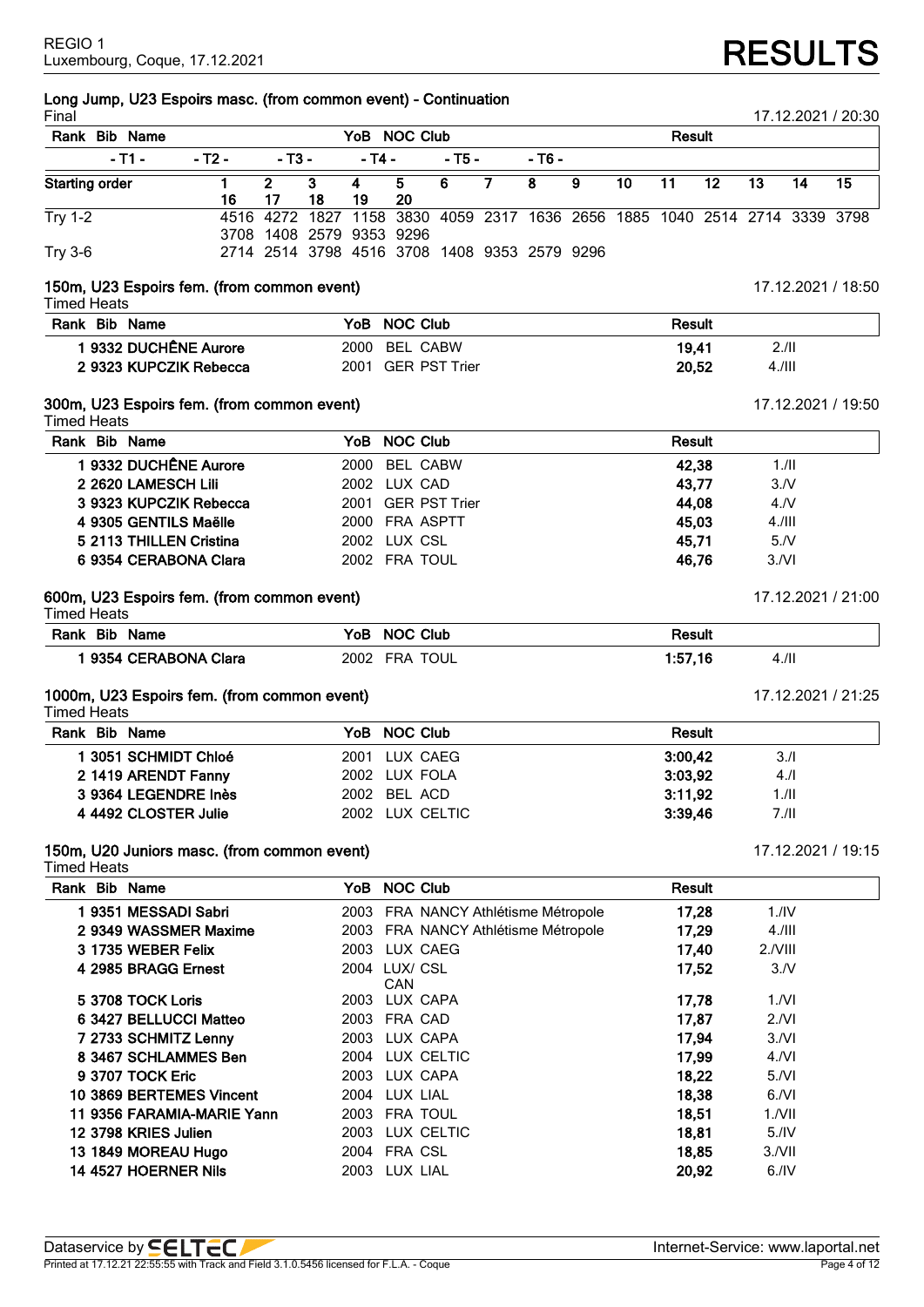## **300m, U20 Juniors masc. (from common event)** 17.12.2021 / 20:15

### Timed Heats

| Rank Bib Name             | YoB NOC Club                |                                | Result |           |
|---------------------------|-----------------------------|--------------------------------|--------|-----------|
| 1 9349 WASSMER Maxime     | 2003                        | FRA NANCY Athlétisme Métropole | 35,95  | 3.1       |
| 2 9351 MESSADI Sabri      | 2003                        | FRA NANCY Athlétisme Métropole | 37,04  | $4.1$ III |
| 3 3427 BELLUCCI Matteo    | 2003                        | FRA CAD                        | 37,15  | 2/NI      |
| 4 4053 CARDONNEL Bruno    | 2003<br><b>FRA</b>          | LUX/ CSL                       | 37,63  | 3/Nl      |
| 5 3467 SCHLAMMES Ben      | 2004                        | LUX CELTIC                     | 38.15  | $6.$ /II  |
| 6 9231 RAUCHS Félix       | 2003                        | LUX FOLA                       | 38,23  | 1. N      |
| 7 2870 SILVA SIMOES Yoann | 2003                        | POR CAS                        | 38,37  | 4/NI      |
| 8 1735 WEBER Felix        | 2003                        | LUX CAEG                       | 38,62  | 3/N       |
| 9 3707 TOCK Eric          | 2003                        | LUX CAPA                       | 38.74  | 5.1V      |
| 10 2733 SCHMITZ Lenny     | 2003                        | LUX CAPA                       | 38,82  | 5.111     |
| 11 3033 HEUTS Sam         | 2003                        | LUX CELTIC                     | 40,03  | 5/Nl      |
| 12 2985 BRAGG Ernest      | 2004 LUX/ CSL<br><b>CAN</b> |                                | 40,48  | 5/N       |
| 13 1849 MOREAU Hugo       | 2004                        | FRA CSL                        | 40.50  | $2.1$ VII |
| 14 3869 BERTEMES Vincent  | 2004                        | LUX LIAL                       | 40.52  | 6.1       |
| 15 4527 HOERNER Nils      | 2003                        | LUX LIAL                       | 45,20  | 5.1X      |

### **600m, U20 Juniors masc. (from common event)** 17.12.2021 / 21:10

### Timed Heats

| Rank Bib Name               | YoB NOC Club    | <b>Result</b>        |  |
|-----------------------------|-----------------|----------------------|--|
| 1 2920 JOUANNEAU Nahom      | 2004 LUX CSL    | 1:23.92<br>1.11      |  |
| 2 9231 RAUCHS Félix         | 2003 LUX FOLA   | 1:26,38<br>$1.1$ III |  |
| 3 3854 RAUCHS Nicolas       | 2003 LUX FOLA   | 1:26.98<br>4.11      |  |
| 4 3033 HEUTS Sam            | 2003 LUX CELTIC | 1:28.47<br>5.11      |  |
| 5 3467 SCHLAMMES Ben<br>026 | 2004 LUX CELTIC | 1:29.62<br>3.111     |  |

### **1000m, U20 Juniors masc. (from common event)** 17.12.2021 / 21:35

Timed Heats

| Rank Bib Name          | YoB NOC Club                        | <b>Result</b>        |  |
|------------------------|-------------------------------------|----------------------|--|
| 19361 NICOLAS Mearegu  | 2004 BEL ACD                        | 2:38.38<br>2.11      |  |
| 2 3033 HEUTS Sam       | 2003 LUX CELTIC                     | 2:42.52<br>3.1       |  |
| 3 4535 KOHNEN Louis    | 2003 LUX CSL                        | 2:45,08<br>6.1       |  |
| 4 2920 JOUANNEAU Nahom | 2004 LUX CSL                        | 2:46.84<br>7.1       |  |
| 5 9291 LEBON Maxime    | 2003 FRA NANCY Athlétisme Métropole | 2:52.70<br>1./II     |  |
| 6 9286 BREDA Siméon    | 2004 FRA NANCY Athlétisme Métropole | 3:00.97<br>$4.1$ III |  |
| 7 1324 POTH Luca       | 2004 LUX CAS                        | 3:09.27<br>6.11      |  |

### **5000m, U20 Juniors masc. (from common event)** 17.12.2021 / 21:50

Timed Heats

| Rank Bib Name      | YoB NOC Club     | Result   |
|--------------------|------------------|----------|
| 2614 RECKINGER Tom | 2004<br>LUX FOLA | 15:23.73 |

## **Long Jump, U20 Juniors masc. (from common event)**

| Final                   |        |        |                 |        |                          |               | 17.12.2021 / 20:30 |
|-------------------------|--------|--------|-----------------|--------|--------------------------|---------------|--------------------|
| Rank<br><b>Bib Name</b> |        |        | YoB NOC Club    |        |                          | <b>Result</b> |                    |
| $-11 -$                 | - T2 - | - T3 - | - T4 -          | - T5 - | - T6 -                   |               |                    |
| 1 (5) 3708 TOCK Loris   |        |        | 2003 LUX CAPA   |        |                          | 6.21          |                    |
| 6,21                    | 5.88   | 5.98   | 6.09            |        | 6,21                     |               |                    |
| 2 (6) 3798 KRIES Julien |        |        | 2003 LUX CELTIC |        |                          | 5,88          |                    |
| 5.58                    | 5.46   | 5.53   |                 | 5,88   | $\overline{\phantom{0}}$ |               |                    |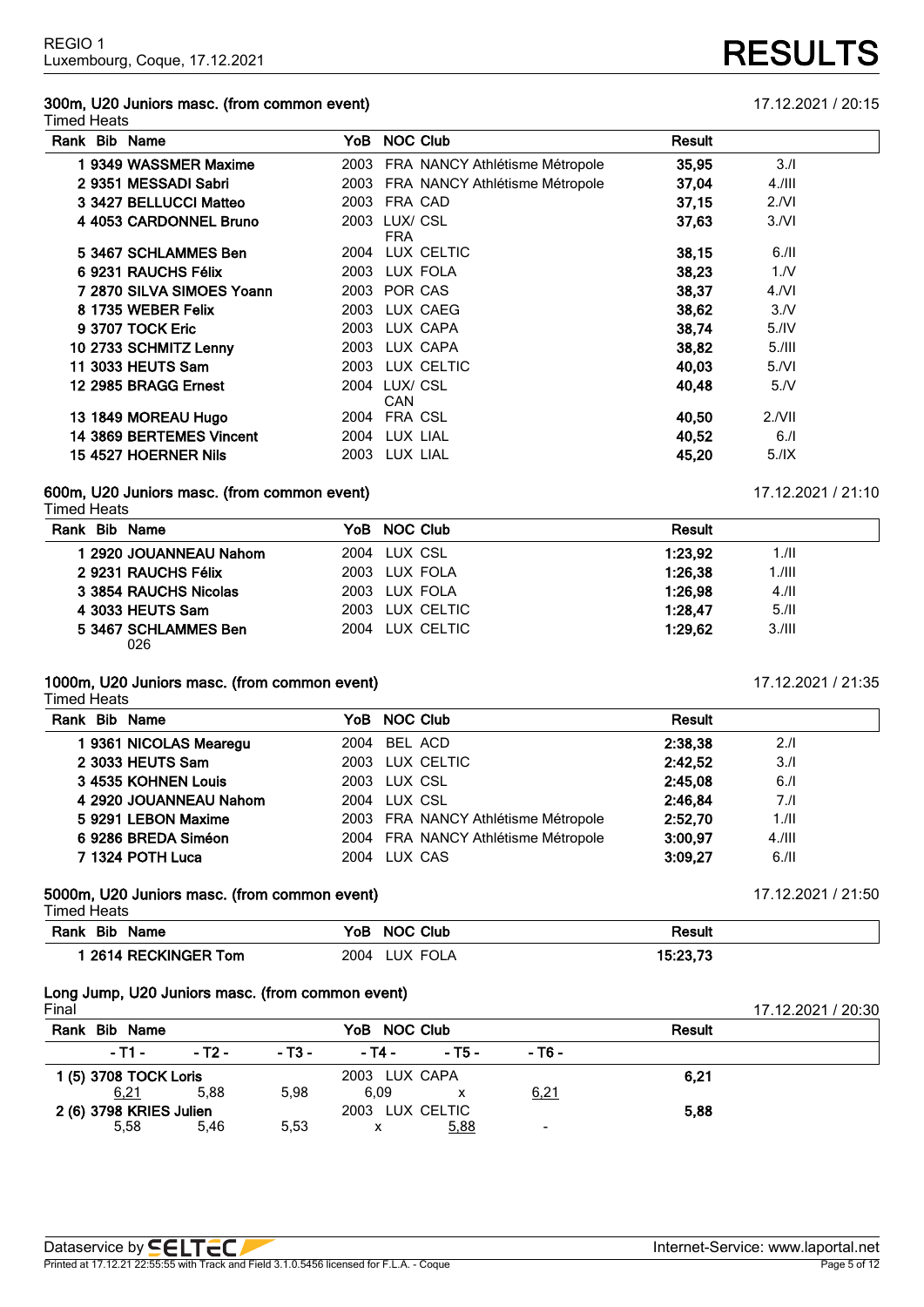# **Long Jump, U20 Juniors masc. (from common event) - Continuation**

| Final                 |        |                          |         |          |           |        |                |                                                                            |    |    |     |        |     |    | 17.12.2021 / 20:30 |  |
|-----------------------|--------|--------------------------|---------|----------|-----------|--------|----------------|----------------------------------------------------------------------------|----|----|-----|--------|-----|----|--------------------|--|
| Rank<br>Bib Name      |        | YoB NOC Club             |         |          |           |        |                |                                                                            |    |    |     | Result |     |    |                    |  |
| - T1 -                | - T2 - | - T3 -                   |         | - T4 -   |           | - T5 - |                | - T6 -                                                                     |    |    |     |        |     |    |                    |  |
| <b>Starting order</b> | 16     | 17                       | 3<br>18 | -4<br>19 | 5 6<br>20 |        | $\overline{7}$ | 8                                                                          | -9 | 10 | -11 | 12     | -13 | 14 | 15                 |  |
| <b>Try 1-2</b>        |        | 3708 1408 2579 9353 9296 |         |          |           |        |                | 4516 4272 1827 1158 3830 4059 2317 1636 2656 1885 1040 2514 2714 3339 3798 |    |    |     |        |     |    |                    |  |
| <b>Try 3-6</b>        |        |                          |         |          |           |        |                | 2714 2514 3798 4516 3708 1408 9353 2579 9296                               |    |    |     |        |     |    |                    |  |

## **150m, U20 Juniors fém. (from common event)** 17.12.2021 / 18:50

Timed Heats

| Rank Bib Name       | YoB NOC Club     | <b>Result</b> |       |
|---------------------|------------------|---------------|-------|
| 9330 LAMBERT Kylie  | 2004 BEL CABW    | 18.63         | 3.1   |
| 2 1891 KANTE Abia   | 2003 BEL CSL     | 18.98         | 1./II |
| 3 3495 RIES Louise  | 2003 LUX CSL     | 20.12         | 3.11  |
| 4 9271 ELMER Leonie | 2003 GER KONZ TG | 20.15         | 4.11  |
| 5 2387 GENSON Julie | 2003 LUX CSL     | 20.62         | 6.111 |

### **300m, U20 Juniors fém. (from common event)** 17.12.2021 / 19:50

Timed Heats

| Rank Bib Name             | YoB NOC Club                | <b>Result</b>             |
|---------------------------|-----------------------------|---------------------------|
| 1 9330 LAMBERT Kylie      | BEL CABW<br>2004            | 40,35<br>3/1              |
| 2 1891 KANTE Abia         | 2003 BEL CSL                | 42,09<br>1.711            |
| 3 1450 BISTAGNINO Elena   | ITA CSL<br>2004             | 43,53<br>3/II             |
| 4 3495 RIES Louise        | 2003 LUX CSL                | 43.56<br>2.1 <sup>N</sup> |
| 5 9271 ELMER Leonie       | 2003 GER KONZ TG            | 43.91<br>4.11             |
| 6 2387 GENSON Julie       | 2003 LUX CSL                | 45.90<br>5.111            |
| 7 2594 LEBEDEVA Varvara   | 2003 LUX/ CSL<br><b>RUS</b> | 47.73<br>6.1              |
| 8 2883 DE WEERT Charlotte | 2004 FRA CSL                | 48.56<br>5/Nl             |

## **600m, U20 Juniors fém. (from common event)** 17.12.2021 / 21:00

Timed Heats

| Rank Bib Name            | YoB NOC Club                        | Result          |
|--------------------------|-------------------------------------|-----------------|
| 9271 ELMER Leonie        | 2003 GER KONZ TG                    | 1:41.73<br>3.1  |
| 2 1733 TOUSSAINT Céleste | 2004 FRA CSL                        | 1:44.04<br>4.1  |
| 3 2266 PENNING Yana      | 2004 LUX FOLA                       | 1:52.30<br>6.1  |
| 4 9289 BAILLY Elise      | 2004 FRA NANCY Athlétisme Métropole | 1:55.43<br>7./I |

## **1000m, U20 Juniors fém. (from common event)** 17.12.2021 / 21:25

| <b>Timed Heats</b>   |                  |                 |  |
|----------------------|------------------|-----------------|--|
| Rank Bib Name        | YoB NOC Club     | Result          |  |
| 3027 KNAFF Elisabeth | 2004<br>LUX FOLA | 3:49,07<br>9.11 |  |

## **Long Jump, U20 Juniors fém. (from common event)**

| Final |                                       |        |            |                             |        |        |        | 17.12.2021 / 18:50 |
|-------|---------------------------------------|--------|------------|-----------------------------|--------|--------|--------|--------------------|
| Rank  | <b>Bib Name</b>                       |        |            | YoB NOC Club                |        |        | Result |                    |
|       | $-11 -$                               | - T2 - | $-$ T3 $-$ | - T4 -                      | $-75-$ | - T6 - |        |                    |
|       | 1 (1) 9324 STEILEN Lilian             |        |            | 2003 GER PST Trier          |        |        | 5,23   |                    |
|       | 4.87                                  | 3.19   | 4.94       | 5.04                        | 5,23   | 5,21   |        |                    |
|       | 2 (2) 2756 KOFFI Melody N'Da Vittoria |        |            | 2003 ITA CSL                |        |        | 4,89   |                    |
|       | x                                     | x      | 4.67       | 4.72                        | x      | 4,89   |        |                    |
|       | 3 (19) 2594 LEBEDEVA Varvara          |        |            | 2003 LUX/ CSL<br><b>RUS</b> |        |        | 3,94   |                    |
|       | x                                     | 3,94   | 3,84       |                             |        |        |        |                    |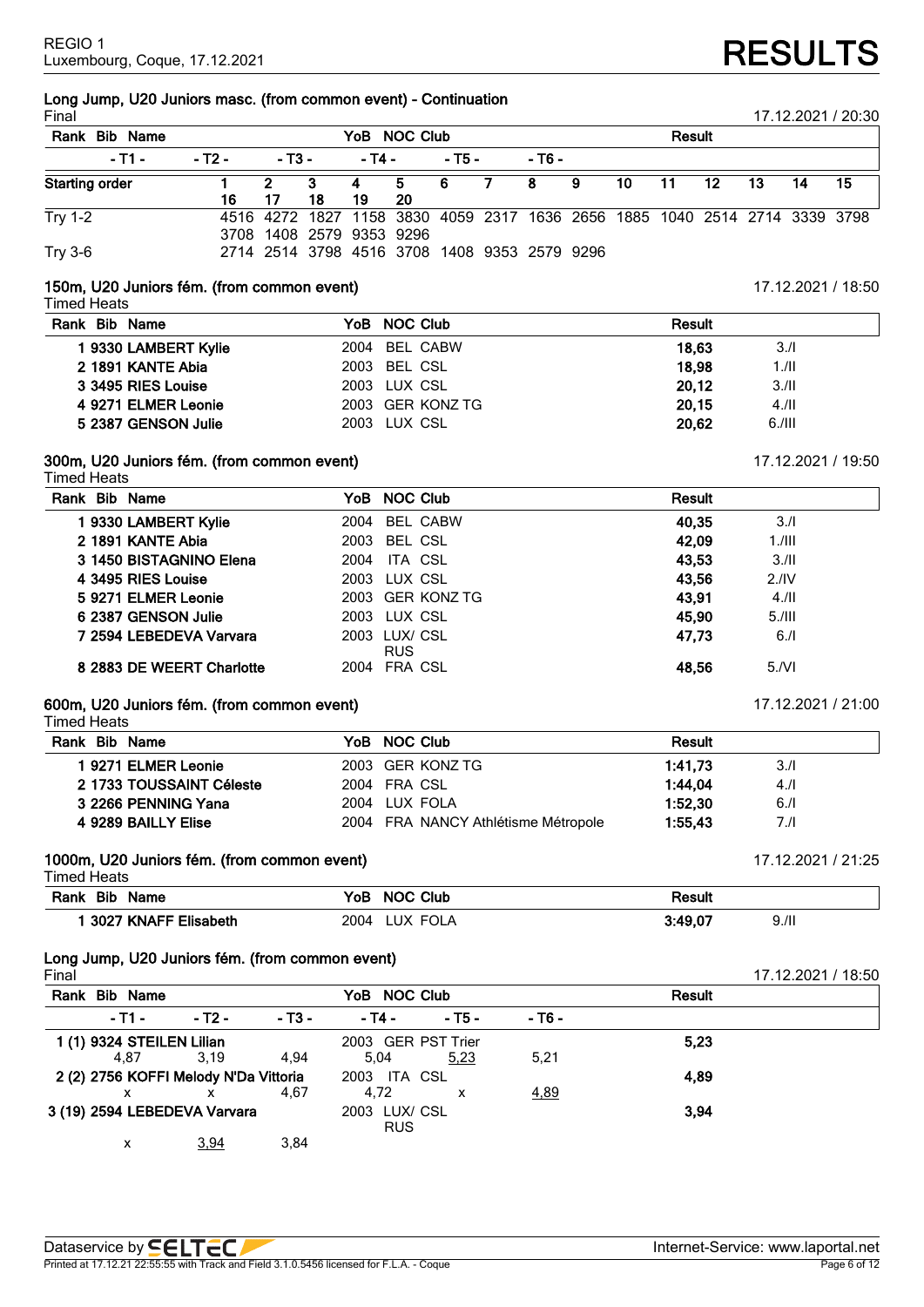# **Long Jump, U20 Juniors fém. (from common event) - Continuation**

| Final<br>17.12.2021 / 18:50 |        |              |                                         |          |           |        |  |        |                                                                            |               |       |       |      |                 |     |
|-----------------------------|--------|--------------|-----------------------------------------|----------|-----------|--------|--|--------|----------------------------------------------------------------------------|---------------|-------|-------|------|-----------------|-----|
| Rank Bib Name               |        | YoB NOC Club |                                         |          |           |        |  |        |                                                                            | <b>Result</b> |       |       |      |                 |     |
| $-11 -$                     | - T2 - | - T3 -       |                                         | - T4 -   |           | - T5 - |  | - T6 - |                                                                            |               |       |       |      |                 |     |
| <b>Starting order</b>       | 16     | 17           | 3<br>18                                 | -4<br>19 | 5.<br>-20 | 6 7 8  |  |        | 9                                                                          | 10            | $-11$ | $-12$ | - 13 | $\overline{14}$ | 15. |
| <b>Try 1-3</b>              |        |              | 2057 1552 9320 2756 9324                |          |           |        |  |        | 3345 2594 2176 2919 2007 2642 2037 9308 1199 1053 4018 9309 2794 2055 9307 |               |       |       |      |                 |     |
| <b>Try 4-6</b>              |        |              | 9320 1053 4018 2756 9307 2057 1552 9324 |          |           |        |  |        |                                                                            |               |       |       |      |                 |     |

## **150m, U18 Cadets (from common event)** 17.12.2021 / 19:15

Timed Heats

| Rank Bib Name             | YoB NOC Club       | Result                    |
|---------------------------|--------------------|---------------------------|
| 1 1408 LASSINE Glenn      | LUX CSL<br>2006    | 17,31<br>2.N              |
| 2 2230 FRIEDERICH David   | 2005 LUX LIAL      | 17.55<br>4/N              |
| 3 1159 COSTANTINI Luca    | 2006 LUX CAD       | 18.83<br>$5.$ <i>NIII</i> |
| 4 2514 JÜCH Mats          | 2006 LUX CELTIC    | 19.03<br>5.11             |
| 5 2714 DEC Samuel         | 2005 LUX CSL       | 19,07<br>2.1X             |
| 6 9322 LEITZ Florian      | 2006 GER PST Trier | 19.43<br>$5.1$ VII        |
| 7 1671 WENSVEEN GROU Kian | 2005 LUX LIAL      | 19.47<br>5.111            |
| 8 1636 KAYSER Max         | 2006 LUX CSL       | 19.87<br>4.1X             |
| 94424 DE GIOVANNI Andrea  | 2006<br>ITA CSL    | 19.97<br>6.11             |
| 10 2656 KOPS Lou Damien   | 2006 LUX CELTIC    | 20,53<br>6.111            |

### **300m, U18 Cadets (from common event)** 17.12.2021 / 20:15 Timed Heats

| Rank Bib Name            | YoB NOC Club       | Result              |
|--------------------------|--------------------|---------------------|
| 1 2643 ANDRESINI Marino  | 2005 LUX CAB       | 37.13<br>1/Nl       |
| 2 2230 FRIEDERICH David  | 2005 LUX LIAL      | 37,88<br>5.11       |
| 3 4015 TEIXEIRA Jory     | 2005 LUX FLA/IND   | 39.04<br>6.111      |
| 4 2976 REILAND Fabrice   | 2006 LUX CELTIC    | 39.21<br>$1.7$ VII  |
| 5 9214 STABILE Giovanni  | BEL ULA<br>2006    | 41,41<br>6.1V       |
| 6 4434 COSTA Ravelino    | 2005 LUX CAS       | 41,53<br>$1.7$ VIII |
| 7 9322 LEITZ Florian     | 2006 GER PST Trier | 41.97<br>$3.1$ VII  |
| 8 1160 PRIGENT Ethan     | 2005 FRA CSL       | 43.16<br>6/Nl       |
| 94424 DE GIOVANNI Andrea | ITA CSL<br>2006    | 43.38<br>4.1X       |

### **600m, U18 Cadets (from common event)** 17.12.2021 / 21:10

Timed Heats **Rank Bib Name YoB NOC Club Result 1 4015 TEIXEIRA Jory** 2005 LUX FLA/IND **1:24,82** 2./II **2 2976 REILAND Fabrice** 2006 LUX CELTIC **1:26,83** 2./III **3 3156 DOS SANTOS ROCHA PINTO Rafael** 2005 POR FOLA **1:30,26** 5./III **4 4233 SCHRANTZ Oscar** 2006 LUX FOLA **1:32,45** 6./III **5 4249 SANTOS CARVALHEIRO José** 2006 POR CAS **1:45,45** 6./I **Manuel**

### **1000m, U18 Cadets (from common event)** 17.12.2021 / 21:35 Timed Heats

| Rank Bib Name             | YoB NOC Club                        | Result                      |     |
|---------------------------|-------------------------------------|-----------------------------|-----|
| 14015 TEIXEIRA Jory       | 2005 LUX FLA/IND                    | 2:38.33                     | 1.1 |
| 2 2976 REILAND Fabrice    | 2006 LUX CELTIC                     | 2:44,42                     | 4.1 |
| 3 2304 NEU Adrien         | 2005 LUX CSL                        | 2:44,92                     | 5.1 |
| 4 9359 PONCELET Marvin    | 2005 BEL ACD                        | 2:51,77<br>1.1 <sub>N</sub> |     |
| 5 9358 PONCELET Grégoire  | 2006 BEL ACD                        | 2:54,54<br>$1.1$ III        |     |
| 6 9285 ISSA MARZOUKI Dany | 2005 FRA NANCY Athlétisme Métropole | 2:54,92<br>2.11             |     |
| 7 9360 COLIN Mathias      | 2005 BEL ACD                        | 2:59.37<br>3.1 <sup>N</sup> |     |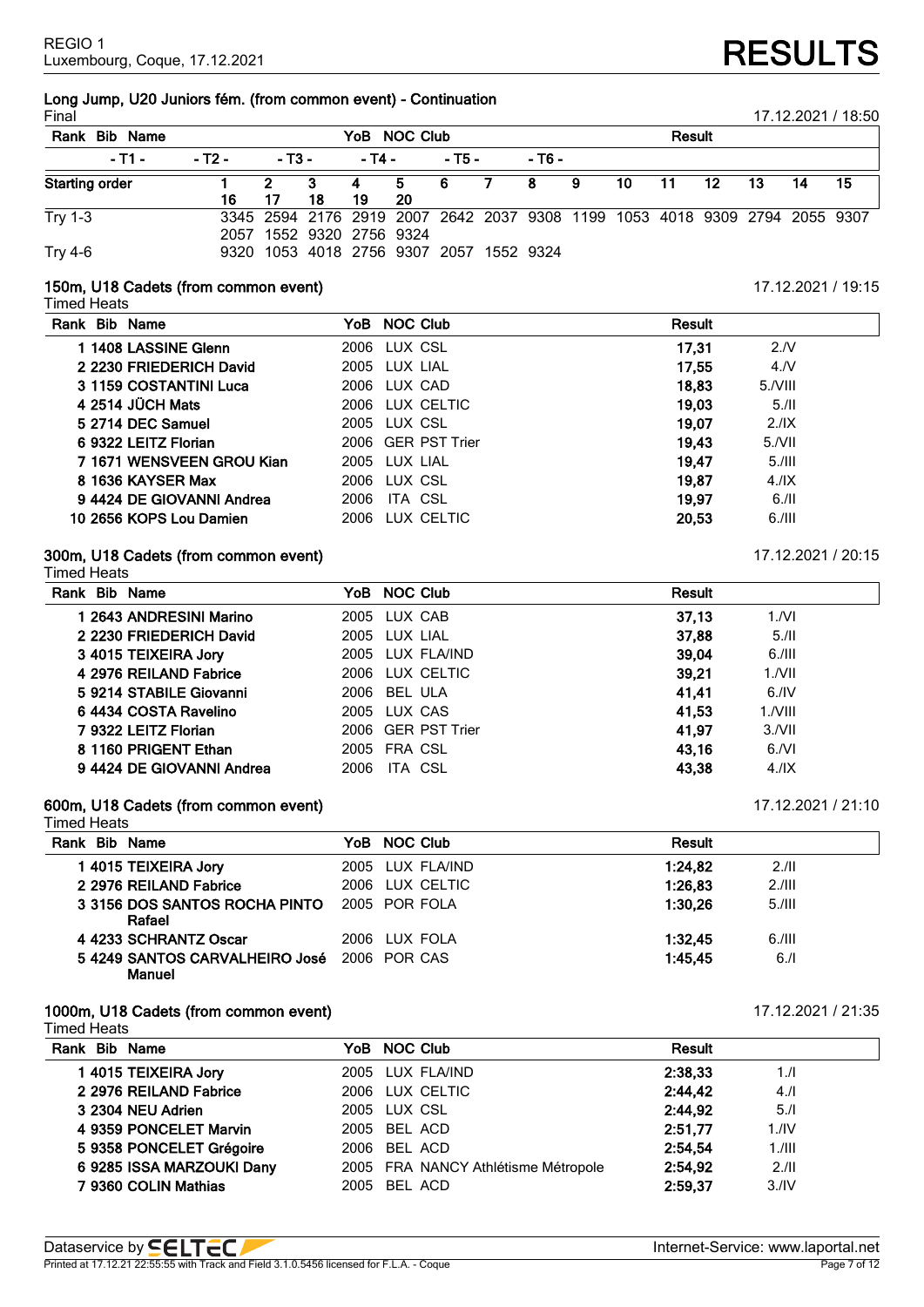### **1000m, U18 Cadets (from common event) - Continuation** 17.12.2021 / 21:35 Timed Heats

| Rank Bib Name               | YoB NOC Club                   | Result  |       |
|-----------------------------|--------------------------------|---------|-------|
| 8 4355 FAUSTINO DO VALE GIL | 2006 LUX FOLA                  | 2:59,60 | 5./II |
| 9 9303 MERABET Imrane       | 2006 FRA Athlétisme Sud Messin | 3:12.91 | 7./II |

# **Long Jump, U18 Cadets (from common event)**

|                | Rank Bib Name               |              |              |      | YoB NOC Club        |           |                                              |   |        |                                                   |    | Result |      |    |    |    |
|----------------|-----------------------------|--------------|--------------|------|---------------------|-----------|----------------------------------------------|---|--------|---------------------------------------------------|----|--------|------|----|----|----|
|                | - T1 -                      | - T2 -       | - T3 -       |      | - T4 -              |           | - T5 -                                       |   | - Т6 - |                                                   |    |        |      |    |    |    |
|                | 1 (4) 1408 LASSINE Glenn    |              |              |      | 2006 LUX CSL        |           |                                              |   |        |                                                   |    |        | 6,34 |    |    |    |
|                | 6,34 and 6,34               | 6,27         | 6,11         |      | 6,29                |           | 5,94                                         |   | 6,18   |                                                   |    |        |      |    |    |    |
|                | 2 (8) 2514 JÜCH Mats        |              |              |      | 2006 LUX CELTIC     |           |                                              |   |        |                                                   |    |        | 5,36 |    |    |    |
|                | 5,24                        | 5,27         | 5,36         |      |                     |           |                                              |   |        |                                                   |    |        |      |    |    |    |
|                | 3 (9) 2714 DEC Samuel       |              |              |      | 2005 LUX CSL        |           |                                              |   |        |                                                   |    |        | 5,35 |    |    |    |
|                | 5,30                        | 5,35         | 5,19         |      |                     |           |                                              |   |        |                                                   |    |        |      |    |    |    |
|                | 4 (13) 1636 KAYSER Max      |              |              |      | 2006 LUX CSL        |           |                                              |   |        |                                                   |    |        | 4,91 |    |    |    |
|                | 4,91                        | 4,70         | 4,88         |      |                     |           |                                              |   |        |                                                   |    |        |      |    |    |    |
|                | 5 (14) 4059 BAN Ferenc      |              |              |      | 2006 HUN CSL        |           |                                              |   |        |                                                   |    |        | 4,82 |    |    |    |
|                | <u>4,82</u>                 | $\mathsf{X}$ | 4,55         |      |                     |           |                                              |   |        |                                                   |    |        |      |    |    |    |
|                | 6 (17) 2656 KOPS Lou Damien |              |              |      | 2006 LUX CELTIC     |           |                                              |   |        |                                                   |    |        | 4,57 |    |    |    |
|                | <u>4,57</u>                 | x            | x            |      |                     |           |                                              |   |        |                                                   |    |        |      |    |    |    |
|                | <b>Starting order</b>       |              | $\mathbf{2}$ | 3    | 4                   | 5.        | 6                                            | 7 | 8      | 9                                                 | 10 | 11     | 12   | 13 | 14 | 15 |
|                |                             | 16           | 17           | 18   | 19                  | 20        |                                              |   |        |                                                   |    |        |      |    |    |    |
| <b>Try 1-2</b> |                             | 4516         | 4272         | 1827 |                     | 1158 3830 |                                              |   |        | 4059 2317 1636 2656 1885 1040 2514 2714 3339 3798 |    |        |      |    |    |    |
|                |                             | 3708         |              |      | 1408 2579 9353 9296 |           |                                              |   |        |                                                   |    |        |      |    |    |    |
| Try 3-6        |                             |              |              |      |                     |           | 2714 2514 3798 4516 3708 1408 9353 2579 9296 |   |        |                                                   |    |        |      |    |    |    |

### **150m, U18 Cadettes (from common event)** 17.12.2021 / 18:50

Timed Heats **Rank Bib Name YoB NOC Club Result 9320 STÖWER Lena** 2005 GER PST Trier **20,34** 2./III **2255 MENGOLO MVOTTO Dorothee Gloria** CMR CSL **20,87** 1./VI **9309 MERLING Lina** 2006 GER KONZ TG **21,05** 2./VI **1513 BOEVER Laurie** 2006 LUX FOLA **21,06** 5./I **3345 VAVAKOU Sofia** 2005 LUX CSL **21,11** 3./IV **1269 SPAGNOLI Marina** 2005 LUX CAS **21,23** 2./VII **1351 ELCHEROTH Mia** 2006 LUX LIAL **21,27** 3./VI **2961 KARL Emma** 2006 LUX CSL **23,50** 6./I

## **300m, U18 Cadettes (from common event)** 17.12.2021 / 19:50

Timed Heats

| Rank Bib Name                   |      | YoB NOC Club   | <b>Result</b> |           |
|---------------------------------|------|----------------|---------------|-----------|
| 9304 BEOT Laureline             |      | 2005 FRA ASPTT | 42,82         | 2.11      |
| 2 2805 GODINHO FERREIRA Daniela |      | 2005 LUX FOLA  | 43,48         | 2.N       |
| 3 3392 FOUX Iris                |      | 2006 LUX CAS   | 44.78         | 3.111     |
| 4 2255 MENGOLO MVOTTO Dorothee  |      | 2005 CMR CSL   | 45,75         | 1/NII     |
| Gloria                          |      |                |               |           |
| 5 1812 WEBER PETROVA Ina Sofia  |      | 2006 LUX CAB   | 45,90         | 6/N       |
| 6 1351 ELCHEROTH Mia            |      | 2006 LUX LIAL  | 46.48         | 2/NI      |
| 7 3280 STEFFEN Rachel           |      | 2005 LUX CAB   | 46,50         | $2.1$ VII |
| 8 2321 HUREMOVIC Mara           |      | 2005 LUX CAB   | 47,03         | 3/NII     |
| 9 9261 PECHEUR Emma             | 2005 | BEL ULA        | 47.31         | 6.1V      |
| 10 1842 SCHEVERS Laureen        |      | 2005 LUX CAS   | 47,59         | 5.11      |

Final 17.12.2021 / 20:30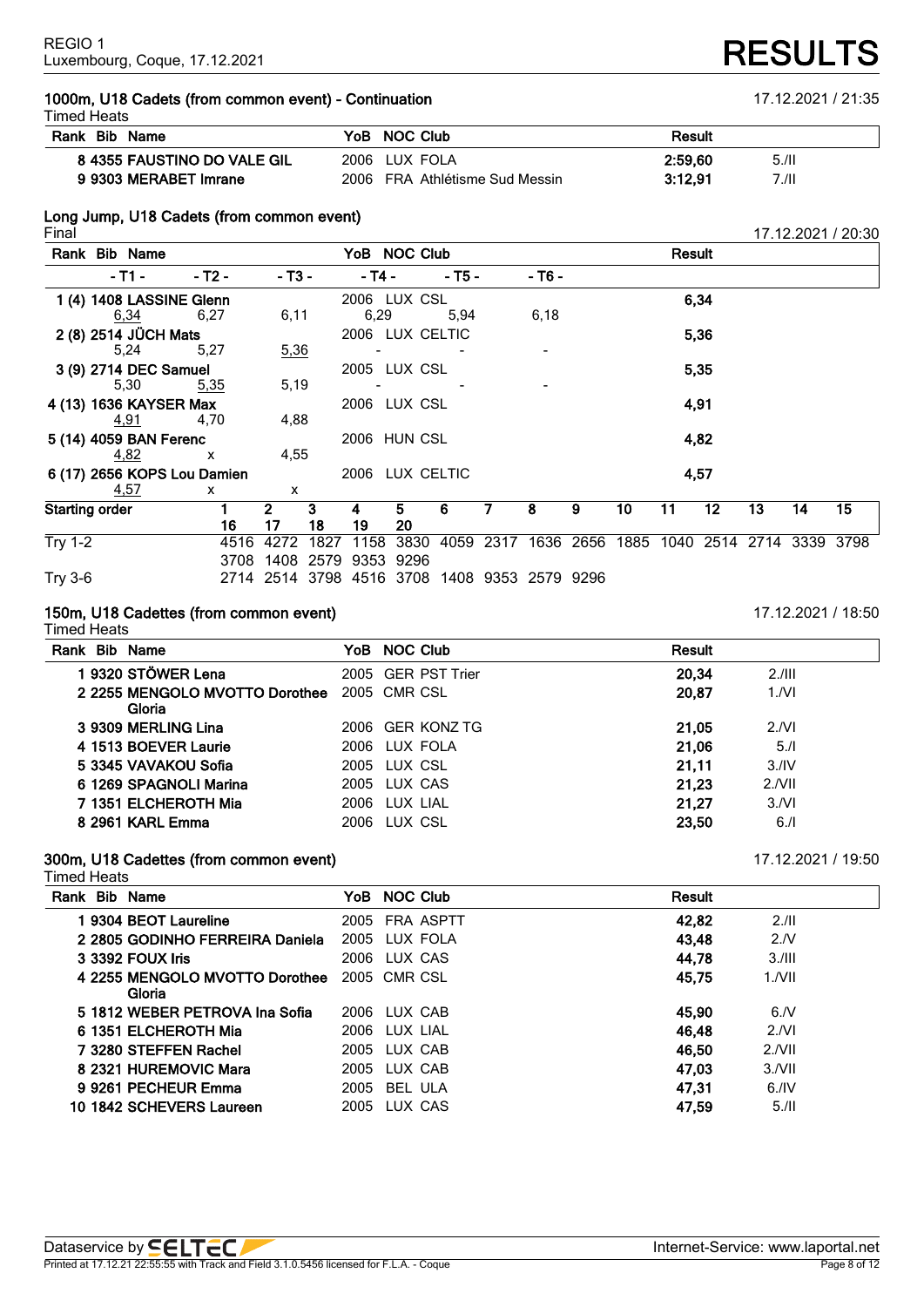### **600m, U18 Cadettes (from common event)** 17.12.2021 / 21:00 Timed Heats

| .                               |               |                 |
|---------------------------------|---------------|-----------------|
| Rank Bib Name                   | YoB NOC Club  | Result          |
| l 2805 GODINHO FERREIRA Daniela | 2005 LUX FOLA | 1:40.86<br>1./I |
| 2 3392 FOUX Iris                | 2006 LUX CAS  | 1:40.93<br>2.1  |
| 3 9261 PECHEUR Emma             | 2005 BEL ULA  | 1:50.49<br>5.1  |
| 4 4526 AMEYE Eva                | 2006 LUX LIAL | 1:55.31<br>2.11 |
| 5 3301 ROCHET Louna             | 2006 FRA CSL  | 6.11<br>2:01.67 |
|                                 |               |                 |

### **1000m, U18 Cadettes (from common event)** 17.12.2021 / 21:25

| <b>Timed Heats</b> |  |
|--------------------|--|

| Rank Bib Name         | YoB NOC Club                        | <b>Result</b> |      |
|-----------------------|-------------------------------------|---------------|------|
| 1 9344 ENTINGER Elena | 2006 FRA ESTY                       | 3:04.50       | 5.1  |
| 2 9302 PY Léa         | 2006 FRA ESTY                       | 3:08,69       | 6.1  |
| 3 9288 MESHAKA Julie  | 2005 FRA NANCY Athlétisme Métropole | 3:14,28       | 8.1  |
| 4 9345 PIERSON Jade   | 2006 FRA ESTY                       | 3:16.77       | 9.1  |
| 5 9287 BOUZAT Juliane | 2005 FRA NANCY Athlétisme Métropole | 3:17.81       | 2.11 |
|                       |                                     |               |      |

# **Long Jump, U18 Cadettes (from common event)**

|                | Rank Bib Name                    |              |              |      |                     | YoB NOC Club                       |             |   |                                    |   |    | Result |    |    |                |    |
|----------------|----------------------------------|--------------|--------------|------|---------------------|------------------------------------|-------------|---|------------------------------------|---|----|--------|----|----|----------------|----|
|                | - T1 -                           | $-$ T2 $-$   | $-$ T3 $-$   |      | - T4 -              |                                    | $-75-$      |   | - T6 -                             |   |    |        |    |    |                |    |
|                | 1 (3) 1552 CRAENEN Julie Liliane |              |              |      |                     | 2005 LUX/ CSL<br><b>BEL</b>        |             |   |                                    |   |    | 4,85   |    |    |                |    |
|                | <u>4,85</u>                      | 4,65         | 4,54         |      | 4,45                |                                    | 4,80        |   | 4,64                               |   |    |        |    |    |                |    |
|                | 2 (4) 2057 BELLUCCI Carla        |              |              |      |                     | 2006 FRA CAD                       |             |   |                                    |   |    | 4,81   |    |    |                |    |
|                | 4,78                             | 3,54         | 4,55         |      | 4,81                |                                    | X           |   | 4,63                               |   |    |        |    |    |                |    |
|                | 3 (5) 9320 STÖWER Lena           |              |              |      |                     | 2005 GER PST Trier                 |             |   |                                    |   |    | 4,75   |    |    |                |    |
|                | X                                | $\mathsf{x}$ | 4,44         |      | 4,34                |                                    | <u>4,75</u> |   | $\mathsf{x}$                       |   |    |        |    |    |                |    |
|                | 4 (9) 3345 VAVAKOU Sofia         |              |              |      |                     | 2005 LUX CSL                       |             |   |                                    |   |    | 4,40   |    |    |                |    |
|                | 4,40                             | 4,34         | 4,33         |      |                     |                                    |             |   |                                    |   |    |        |    |    |                |    |
|                | 5 (12) 2055 DO CARMO Lena        |              |              |      |                     | 2006 LUX CAD                       |             |   |                                    |   |    | 4,26   |    |    |                |    |
|                | 4,22                             | <u>4,26</u>  | 4,21         |      |                     |                                    |             |   |                                    |   |    |        |    |    |                |    |
|                | 6 (13) 9309 MERLING Lina         |              |              |      |                     | 2006 GER KONZ TG                   |             |   |                                    |   |    | 4,26   |    |    |                |    |
|                | 4,14                             | $\mathsf{x}$ | 4,26         |      |                     |                                    |             |   |                                    |   |    |        |    |    |                |    |
|                | <b>Starting order</b>            |              | $\mathbf{2}$ | 3    | 4                   | 5.                                 | 6           | 7 | 8                                  | 9 | 10 | 11     | 12 | 13 | 14             | 15 |
|                |                                  | 16           | 17           | 18   | 19                  | 20                                 |             |   |                                    |   |    |        |    |    |                |    |
| <b>Try 1-3</b> |                                  | 3345         | 2594         | 2176 | 2919                | 2007                               |             |   | 2642 2037 9308 1199 1053 4018 9309 |   |    |        |    |    | 2794 2055 9307 |    |
|                |                                  | 2057         |              |      | 1552 9320 2756 9324 |                                    |             |   |                                    |   |    |        |    |    |                |    |
| <b>Try 4-6</b> |                                  | 9320         |              |      |                     | 1053 4018 2756 9307 2057 1552 9324 |             |   |                                    |   |    |        |    |    |                |    |

## **150m, U16 Minimes masc. (from common event)** 17.12.2021 / 19:15

Timed Heats

| Rank Bib Name         | YoB NOC Club     | <b>Result</b>       |
|-----------------------|------------------|---------------------|
| 19213 SENDO Déodato   | 2008 BEL ULA     | 17.65<br>5/N        |
| 2 3339 DELARUE Noa    | 2007 FRA CSL     | $2.1$ VII<br>18.58  |
| 3 1040 GOEBEL Bob     | 2007 LUX CSL     | 18.67<br>4./VIII    |
| 4 9318 UHODA Corentin | 2008 BEL ULA     | 19.11<br>$4.$ $NII$ |
| 54272 CHAUVIN Jules   | 2008 FRA LIAL    | 19.42<br>6/N        |
| 6 2317 REDING Filip   | LUX CAEG<br>2007 | 19.73<br>3.1X       |
| 7 9273 MANNS Arthur   | 2008 BEL ULA     | 21.49<br>6.1        |

### **300m, U16 Minimes masc. (from common event)** 17.12.2021 / 20:15 Timed Heats

| Rank Bib Name           | YoB NOC Club    | Result                    |
|-------------------------|-----------------|---------------------------|
| 1158 ARCARO DUPONT Noa  | 2008 LUX CELTIC | $2.$ <i>NIII</i><br>42.14 |
| 2 1537 KAELL Jim        | 2008 LUX CAB    | 42.25<br>2.11X            |
| 3 9216 YASBOU Alaeddine | 2007 BEL ULA    | 43.41<br>4.NII            |

Final 17.12.2021 / 18:50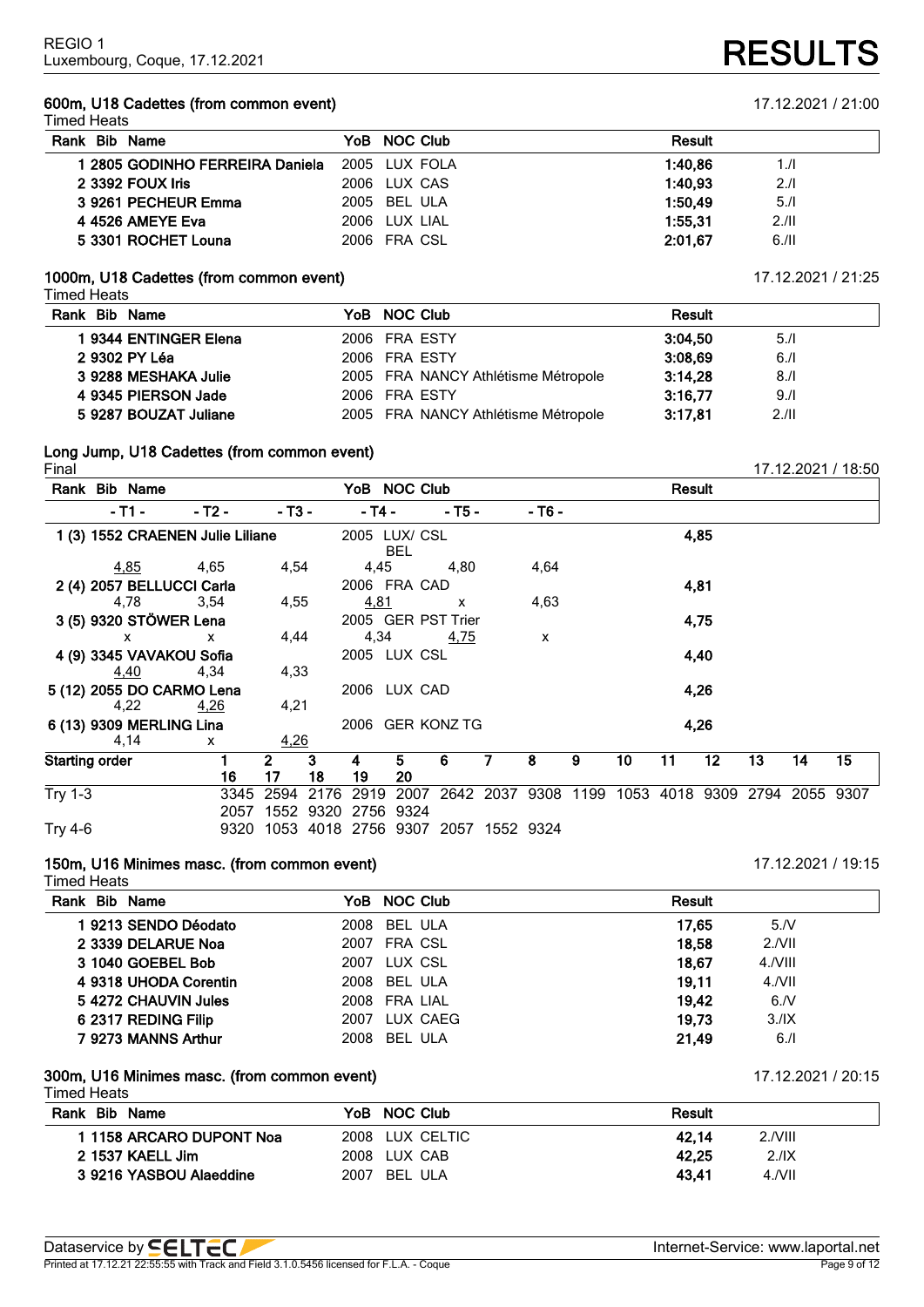**300m, U16 Minimes masc. (from common event) - Continuation** 17.12.2021 / 20:15 Timed Heats

### **600m, U16 Minimes masc. (from common event)** 17.12.2021 / 21:10

Timed Heats

| Rank<br>Bib<br><b>Name</b> | Club<br>YoB<br>N   | Result         |
|----------------------------|--------------------|----------------|
| 2955 WALRY<br>Anthony      | CSL<br>2007<br>FRA | 7./III<br>1.58 |

### **1000m, U16 Minimes masc. (from common event)** 17.12.2021 / 21:35

Timed Heats

| Rank Bib Name                                     | YoB NOC Club                        | <b>Result</b> |                  |
|---------------------------------------------------|-------------------------------------|---------------|------------------|
| 1 1879 PECHON Damien                              | <b>BEL CELTIC</b><br>2008           | 2:55.45       | 2.111            |
| 2 2774 PETERS Louis                               | LUX CAEG<br>2007                    | 2:56,07       | 3.11             |
| 3 1518 BAUSCH Tom                                 | LUX CSL<br>2007                     | 2:56,94       | 3.111            |
| 4 4504 KONSBRUCK Jack                             | LUX LIAL<br>2007                    | 2:57.29       | 2.1 <sup>N</sup> |
| 5 9218 MAILLOT Baptise                            | 2008 FRA PONT-A-MOUSSON             | 3:05.88       | 5.111            |
| 6 9292 VILLEROY DE GAHLAU<br><b>Charles-Marie</b> | 2007 FRA NANCY Athlétisme Métropole | 3:13.67       | 6.111            |
| 7 9290 PIGNE Félix                                | 2008 FRA NANCY Athlétisme Métropole | 3:16,08       | 4.1 <sup>N</sup> |
| 8 3621 KESSELER Frédéric                          | LUX CSL<br>2008                     | 3:18.61       | 7.111            |
|                                                   |                                     |               |                  |

### **Long Jump, U16 Minimes masc. (from common event)**

| Final                 |                           |                               |                                              |      |        |                  |        |   |        |   |                 |        |                 |                                                   |    | 17.12.2021 / 20:30 |
|-----------------------|---------------------------|-------------------------------|----------------------------------------------|------|--------|------------------|--------|---|--------|---|-----------------|--------|-----------------|---------------------------------------------------|----|--------------------|
|                       | Rank Bib Name             |                               |                                              |      |        | YoB NOC Club     |        |   |        |   |                 | Result |                 |                                                   |    |                    |
|                       | - T1 -                    | - T2 -                        | - T3 -                                       |      | - T4 - |                  | $-75-$ |   | - Т6 - |   |                 |        |                 |                                                   |    |                    |
|                       | 1 (10) 3339 DELARUE Noa   |                               |                                              |      |        | 2007 FRA CSL     |        |   |        |   |                 |        | 5,24            |                                                   |    |                    |
|                       | x                         | 4,74                          | 5,24                                         |      |        |                  |        |   |        |   |                 |        |                 |                                                   |    |                    |
|                       | 2 (11) 1040 GOEBEL Bob    |                               |                                              |      |        | 2007 LUX CSL     |        |   |        |   |                 |        | 5,11            |                                                   |    |                    |
|                       | 4,92                      | 5,09                          | 5.11                                         |      |        |                  |        |   |        |   |                 |        |                 |                                                   |    |                    |
|                       | 3 (12) 2317 REDING Filip  |                               |                                              |      |        | 2007 LUX CAEG    |        |   |        |   |                 |        | 4,98            |                                                   |    |                    |
|                       | 4,98                      | 4,89                          | 4,87                                         |      |        |                  |        |   |        |   |                 |        |                 |                                                   |    |                    |
|                       |                           | 4 (15) 1158 ARCARO DUPONT Noa |                                              |      |        | 2008 LUX CELTIC  |        |   |        |   |                 |        | 4,77            |                                                   |    |                    |
|                       | 4,51                      | 4,47                          | <u>4,77</u>                                  |      |        |                  |        |   |        |   |                 |        |                 |                                                   |    |                    |
|                       | 5 (16) 1885 JOLY Till     |                               |                                              |      |        | 2008 LUX/ CELTIC |        |   |        |   |                 |        | 4,71            |                                                   |    |                    |
|                       |                           |                               |                                              |      |        | <b>BEL</b>       |        |   |        |   |                 |        |                 |                                                   |    |                    |
|                       | 4,65                      | 4,45                          | <u>4,71</u>                                  |      |        |                  |        |   |        |   |                 |        |                 |                                                   |    |                    |
|                       | 6 (18) 4272 CHAUVIN Jules |                               |                                              |      |        | 2008 FRA LIAL    |        |   |        |   |                 |        | 3,96            |                                                   |    |                    |
|                       | <u>3,96</u>               | 3,90                          | 3,17                                         |      |        |                  |        |   |        |   |                 |        |                 |                                                   |    |                    |
|                       | 7 (19) 1827 DAUCH Mathis  |                               |                                              |      |        | 2008 LUX LIAL    |        |   |        |   |                 |        | 2,74            |                                                   |    |                    |
|                       | $\mathsf{x}$              | $\mathsf{x}$                  | 2,74                                         |      |        |                  |        |   |        |   |                 |        |                 |                                                   |    |                    |
|                       | 3830 GREGOR Niklas        |                               |                                              |      |        | 2008 LUX CELTIC  |        |   |        |   |                 |        | ΝM              |                                                   |    |                    |
|                       | $\mathsf{x}$              | X                             | x                                            |      |        |                  |        |   |        |   |                 |        |                 |                                                   |    |                    |
| <b>Starting order</b> |                           |                               | $\overline{2}$                               | 3    | 4      | 5                | 6      | 7 | 8      | 9 | 10 <sub>1</sub> | 11     | $\overline{12}$ | $\overline{13}$                                   | 14 | $\overline{15}$    |
|                       |                           | 16                            | 17                                           | 18   | 19     | 20               |        |   |        |   |                 |        |                 |                                                   |    |                    |
| Try 1-2               |                           | 4516                          | 4272                                         | 1827 | 1158   | 3830             |        |   |        |   |                 |        |                 | 4059 2317 1636 2656 1885 1040 2514 2714 3339 3798 |    |                    |
|                       |                           | 3708                          | 1408                                         |      |        | 2579 9353 9296   |        |   |        |   |                 |        |                 |                                                   |    |                    |
| <b>Try 3-6</b>        |                           |                               | 2714 2514 3798 4516 3708 1408 9353 2579 9296 |      |        |                  |        |   |        |   |                 |        |                 |                                                   |    |                    |

# **RESULTS**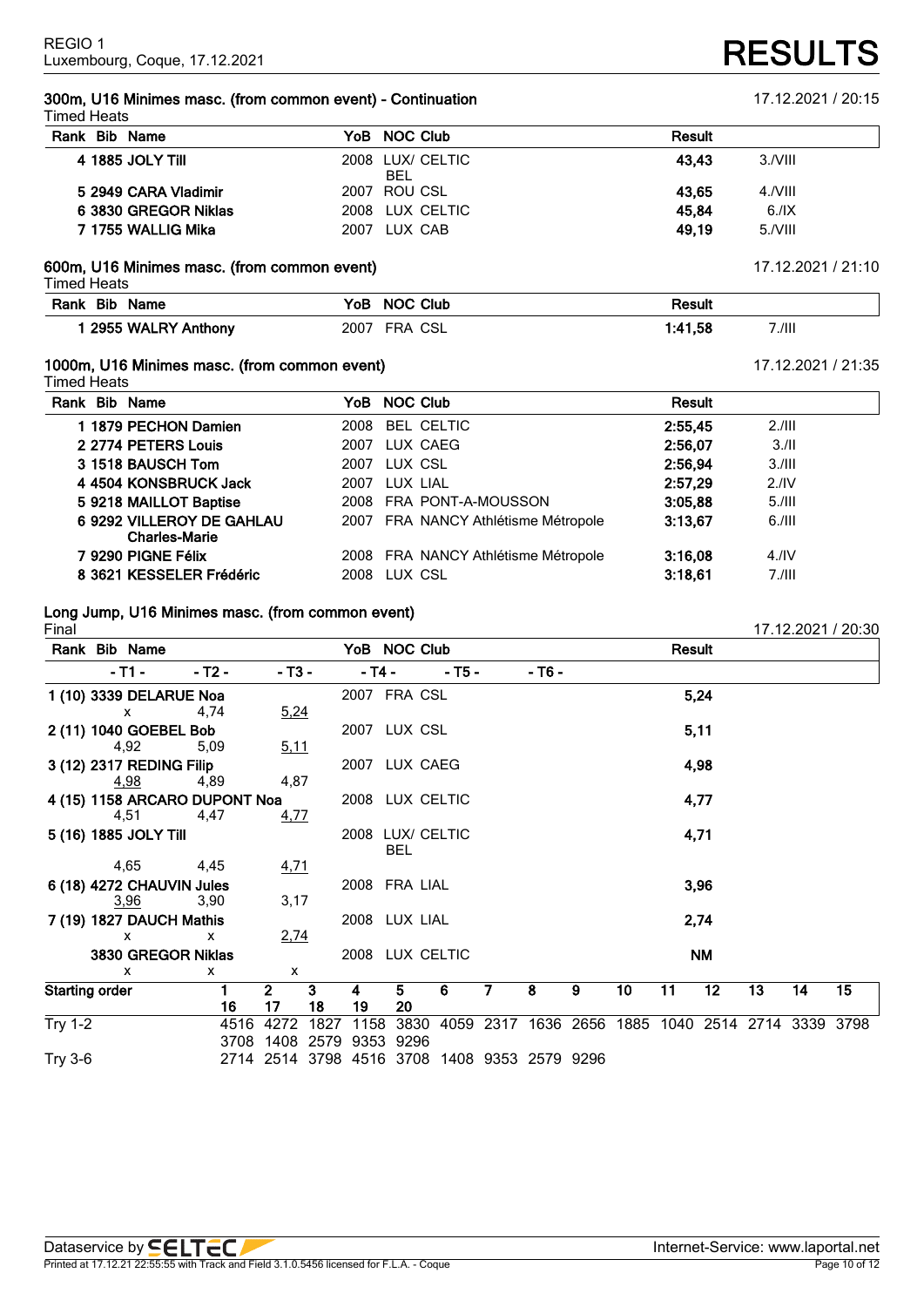### **150m, U16 Minimes fem. (from common event)** 17.12.2021 / 18:50 Timed Heats

| Rank Bib Name                           |      | YoB NOC Club    | Result |                  |
|-----------------------------------------|------|-----------------|--------|------------------|
| 1 2919 CLERC Fleur                      |      | 2008 FRA LIAL   | 20,41  | 3.111            |
| 2 2536 NOSBUSCH Claude                  |      | 2007 LUX LIAL   | 20,56  | 1/N              |
| 3 2176 FRIEDERICH Emilie                |      | 2007 LUX LIAL   | 20,60  | 5.111            |
| 4 3694 PÜTZ Nela                        |      | 2007 LUX CAS    | 20,82  | $1.7$ VII        |
| 5 1199 DAMASO KOHL Noemi                |      | 2008 LUX CAEG   | 21,17  | 2.N              |
| 6 9265 COLIN Soha                       | 2008 | <b>BEL ULA</b>  | 21,20  | 3/N              |
| 7 1538 KRUMLOVSKY Gina                  |      | 2008 LUX CAB    | 21,21  | 4. N             |
| 8 2927 SCHAACK Sophia                   |      | 2008 LUX LIAL   | 21,25  | 4.1 <sup>N</sup> |
| 9 4018 HAU Léini                        |      | 2008 LUX CAEG   | 21,44  | $3.1$ VII        |
| 10 2642 LAWAL MEYERS Chelly<br>Damilola |      | 2008 LUX CAEG   | 21,67  | 5/N              |
| 11 9269 GUIOT Joséfine                  |      | 2008 BEL ULA    | 21,76  | $4.$ $NII$       |
| 12 2331 BOEVER Ella                     | 2008 | LUX FOLA        | 21,78  | 5.11             |
| 13 4423 DE GIOVANNI Sofia               | 2008 | ITA CSL         | 21,85  | 4/Nl             |
| 14 2768 FUNCK Tessa                     | 2008 | LUX CELTIC      | 21,90  | 5.1V             |
| 15 2315 HOFFMANN Keira                  |      | 2008 LUX CAEG   | 22,06  | 5/Nl             |
| 16 3213 SIMON Nanda                     |      | 2007 LUX CELTIC | 22,19  | 5./VII           |
| 17 1017 PIERI Julia                     |      | 2007 LUX LIAL   | 22,52  | 6.11             |
| 18 2037 MATGEN Charleen                 |      | 2007 LUX CELTIC | 22,59  | 6.               |
| 19 2517 USELDINGER Chloé                |      | 2007 LUX CELTIC | 22,87  | 6/Nl             |
| 20 2558 GEHL Lisa                       |      | 2008 LUX CELTIC | 22,98  | $6.$ /IV         |
| 21 2480 DIESCHBOURG Lis                 | 2008 | LUX CAEG        | 24,66  | 6./VII           |

### **300m, U16 Minimes fem. (from common event)** 17.12.2021 / 19:50

Timed Heats

| Rank Bib Name               | YoB NOC Club       | <b>Result</b>             |
|-----------------------------|--------------------|---------------------------|
| 1 2561 PURAYE Yaara         | LUX CAEG<br>2007   | 42.84<br>1/N              |
| 2 9307 SCHWIND Hannah       | 2007 GER PST Trier | 44,34<br>4.1 <sup>N</sup> |
| 3 3000 CICCONE Julia        | ITA CELTIC<br>2007 | 44.84<br>5.1V             |
| 4 2007 VAESSEN AABY Matilda | 2007 LUX CELTIC    | 46,06<br>5.1              |
| 54370 MOURA SEILER Lara     | 2008 LUX CAB       | 47.29<br>$4.$ $NII$       |
| 6 1053 HOFFMANN Zoe         | 2008 LUX LIAL      | 47.71<br>4/Nl             |
| 7 1905 KAELL Eva            | 2007 LUX CAB       | 48.86<br>6.11             |
| 8 1838 SCHOLZ Mailys        | 2008 LUX CSL       | 53,83<br>$5.1$ VII        |
| 9308 SONNENBERG Greta       | 2007 GER PST Trier | <b>DNS</b><br>-/III       |

### **600m, U16 Minimes fem. (from common event)** 17.12.2021 / 21:00

Timed Heats **Rank Bib Name YoB NOC Club Result 3275 BRANDENBURGER Pia** 2007 LUX CELTIC **1:54,14** 1./II **2897 SCHIRTZ Noélie** 2006 LUX CELTIC **1:56,38** 3./II **2988 HEILIGER Lilly** 2008 LUX CSL **1:59,23** 5./II **2458 NEISES Jeanne** 2008 LUX CAEG **2:06,52** 7./II

### **1000m, U16 Minimes fem. (from common event)** 17.12.2021 / 21:25

Timed Heats

| Rank Bib Name              | YoB NOC Club            | Result  |      |
|----------------------------|-------------------------|---------|------|
| 19217 ESCHMANN Tifenn      | 2007 FRA PONT-A-MOUSSON | 3:13.98 | 7.1  |
| 2 2912 WEIS Eve, Chloë     | 2008 LUX CELTIC         | 3:24.64 | 4.11 |
| 3 2917 THEIN Madara        | 2007 LUX CSL            | 3:29.65 | 5.11 |
| 4 4354 FESSAGUET Sophie    | 2007 LUX CELTIC         | 3:31.09 | 6.11 |
| 5 1834 D'ALIMONTE Carlotta | 2008 LUX CSL            | 3:42.43 | 8.11 |